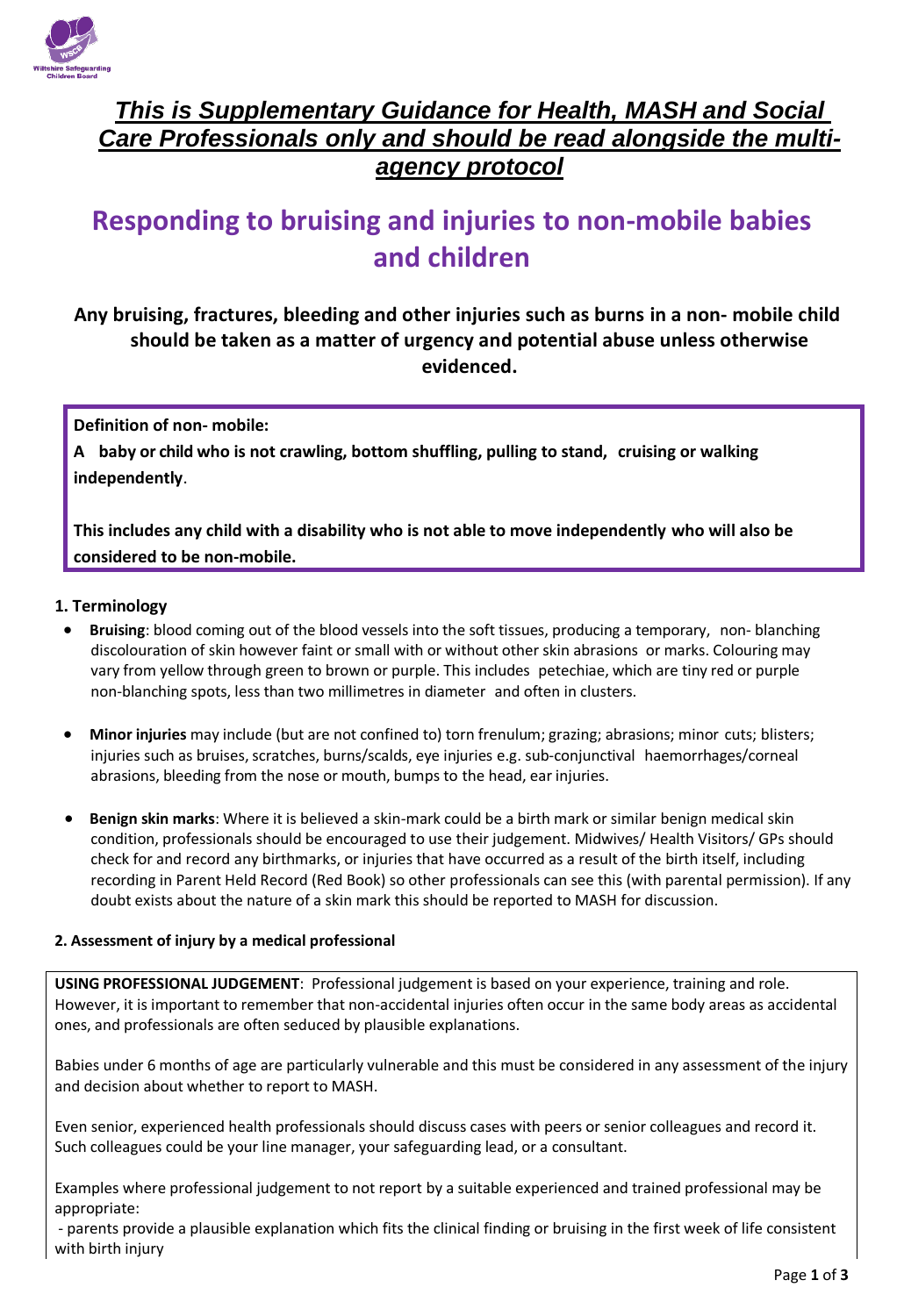- child is technically mobile (pulling themselves up, rolling) and has a minor injury consistent with explanation provided by parents: e.g. rolled into ornament and cut foot; a minor injury is consistent with explanation provided by parents: e.g. having nails cut

- identification of an emerging birth mark (e.g. Mongolian blue spot)
- bruising from an obvious medical procedure

## **REMEMBER: A bruise or injury must always be assessed in the context of medical and social history and developmental stage and not based solely around the explanation given.**

If health partners are uncertain about whether they need to make a Referral to MASH they are able to contact the Front Door (ideally with parental consent but the call can still be made without this). The case will be discussed and proportionate information will be shared to inform any decision to refer. This discussion and advice will be recorded as a Contact. If a Referral is then made further checks will be undertaken proportionate to the concerns identified and progressed via the Early Support Hub or to MASH. **Not all children subject to non-accidental injury will have a social care history so an absence of knowledge of a family should not be taken as a reassurance.**

The parent/carer should be informed about the process and given an [information leaflet for parents,](http://www.wiltshirescb.org.uk/wp-content/uploads/2019/02/Bruising-Protocol-Leaflet-for-parents.pdf) explaining what will happen next.

Where there is any doubt about the cause of an injury a strategy discussion will be convened.

If required a Child Protection Medical Assessment will be arranged, as part of the actions of the Strategy Discussion, to take place as soon as possible. **The decision about the extent of the medical investigations will be proportionate to the circumstances and context of the injury and be made in consultation with colleagues from other agencies**  (for example, a skeletal survey or CT scan may not be appropriate or in the best interest of the child given the information available). This assessment will then inform the need for any further investigations.

Whilst the medical assessment is taking place other work by professionals in relation to the case should take place. For example, visiting the home or the police talking to the parents. All findings should be clearly documented.

#### **3. Outcome of Child Protection Medical Examination**

In all cases where a bruise or injury is observed an explanation about the cause should be sought and the explanation(s) recorded. This should be considered within the context of:

- the nature and site of the injury
- the baby/child's developmental abilities, evidenced as part of the examination
- the family and social circumstances including current safety of siblings or other children

#### **Not all children subject to non-accidental injury will have a social care history so an absence of knowledge of a family should not be taken as a reassurance.**

Where the medical examination concludes that the injury is non-accidental MASH should be informed by telephone and a full medical report detailing the facts and the opinion created. It is anticipated that the parents or other likely perpetrators will be interviewed further by social workers and police and a place of safety for this child and any other children in the family would need to be considered urgently.

Where the medical examination concludes that the cause of the injury is accidental or consistent with the explanation given or has a clear medical explanation, the Paediatrician will discuss their findings with MASH. Any further interventions/support required will be considered by MASH in consultation with partner agencies.

Where medical examination is inconclusive or there are concerns as to how the bruise/injury has been caused MASH, in consultation with police and medical staff, will consider any further investigations/support required. This may include any emergency action required to safeguard the child or any other children.

Further interventions or support for the child and family, including whether the child is in need or in need of